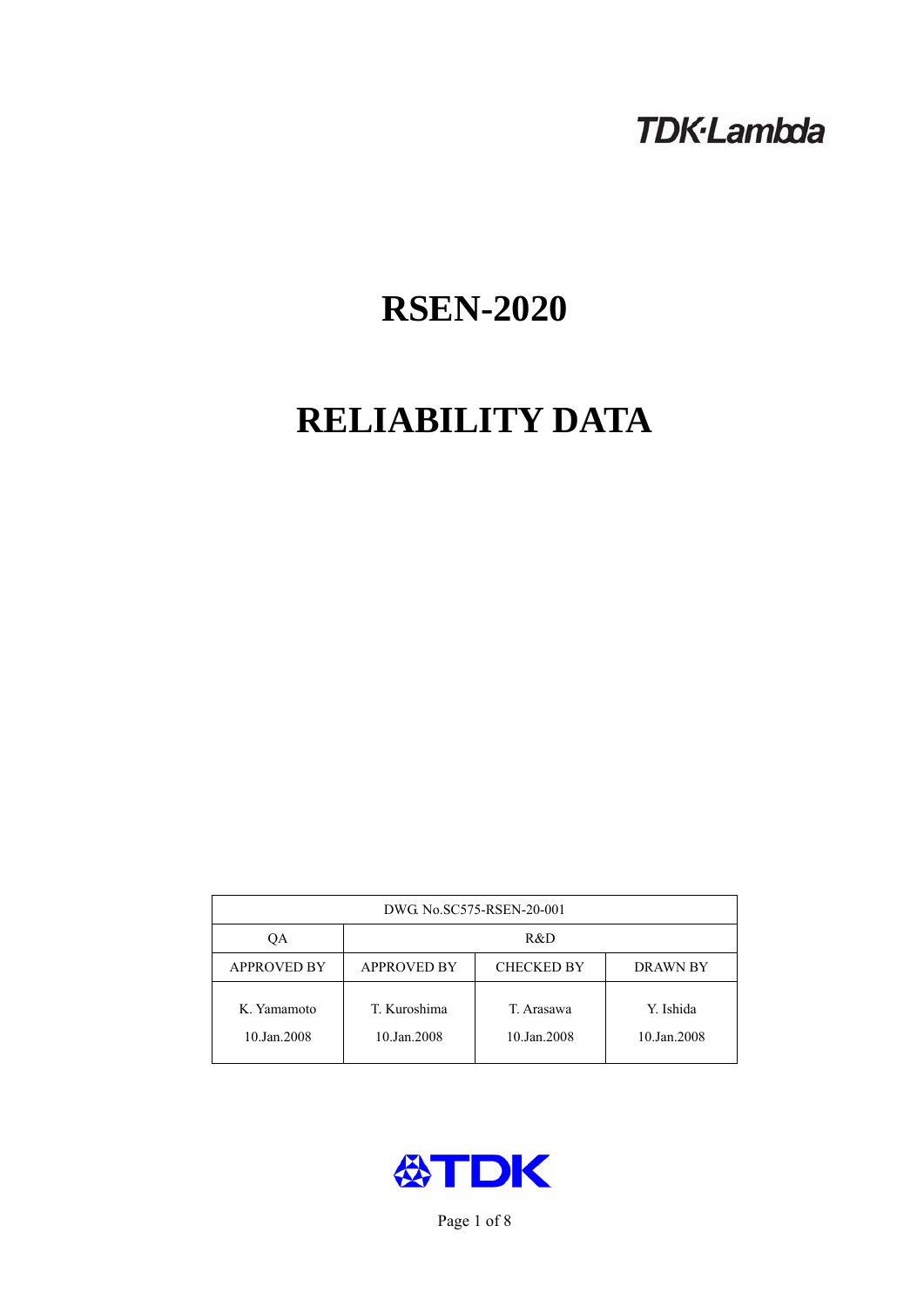### **RSEN-2020**

# **I N D E X**

|                                     | Page   |
|-------------------------------------|--------|
| 1. Calculated Values of MTBF        | Page-3 |
| 2. Vibration Test                   | Page-4 |
| 3. Heat Cycle Test                  | Page-5 |
| 4. Humidity Test                    | Page-6 |
| 5. High Temperature Resistance Test | Page-7 |
| 6. Low Temperature Storage Test     | Page-8 |

The following data are typical values. As all units have nearly the same characteristics, the data to be considered as ability values.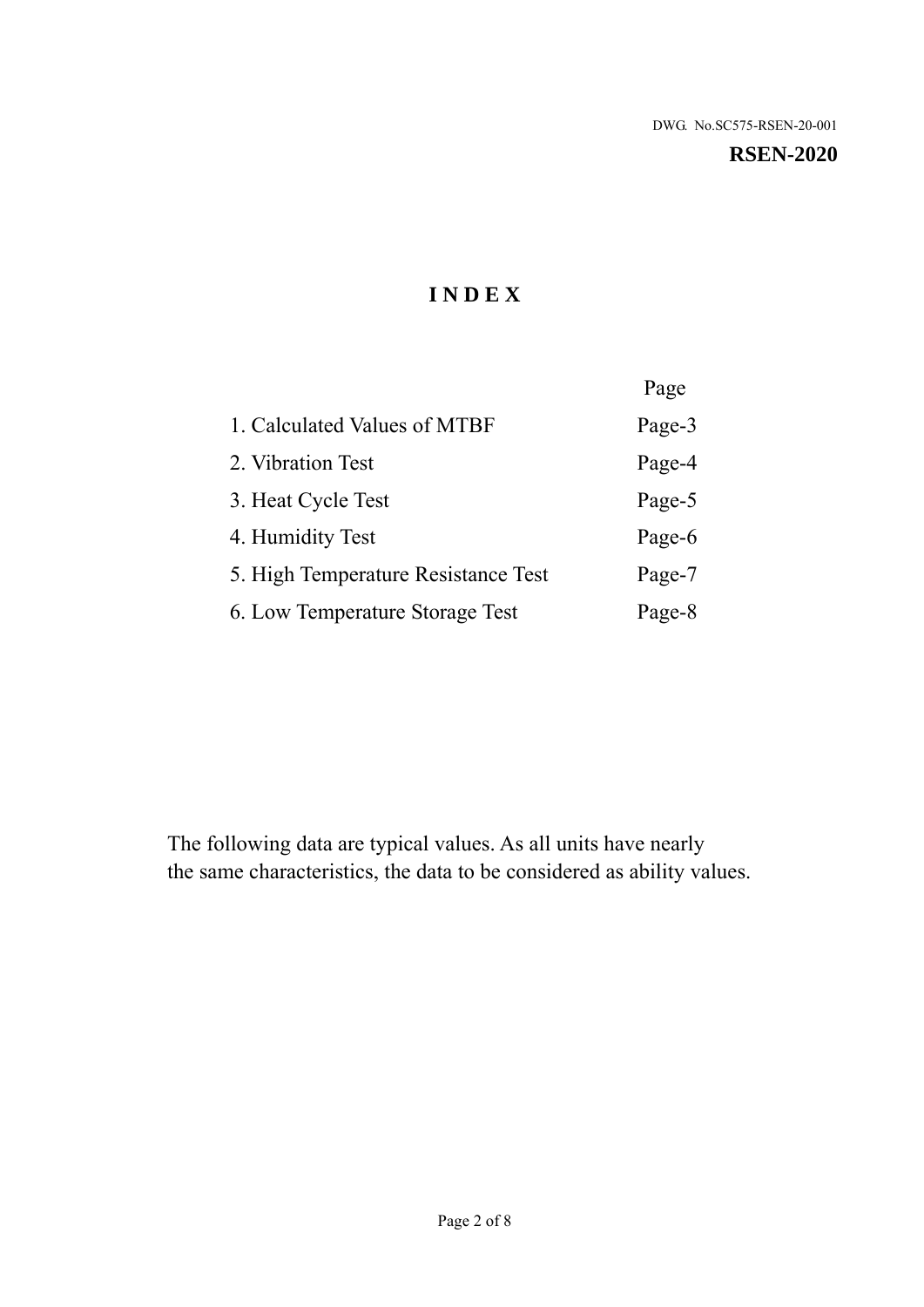#### **RSEN-2020**

1. Calculated values of MTBF

MODEL : RSEN-2020

(1) Calculating Method

 Calculated based on parts stress reliability projection of MIL-HDBK-217F NOTICE2.

Individual failure rates  $\lambda$  G is given to each part and MTBF is calculated by the count of each part.

$$
MTBF = \frac{1}{\lambda_{\text{equip}}} = \frac{1}{\sum_{i=1}^{n} N_i (\lambda_G \pi_Q)_i} \times 10^6 \text{ (hours)}
$$

| $\lambda$ equip | : Total equipment failure rate (Failure $/ 10^6$ Hours)                   |
|-----------------|---------------------------------------------------------------------------|
| $\lambda$ G     | : Generic failure rate for the $\hbar$ generic part                       |
|                 | (Failure/ $10^6$ Hours)                                                   |
| Ni              | : Quantity of <i>i</i> th generic part                                    |
| N               | : Number of different generic part categories                             |
| $\pi$ Q         | : Generic quality factor for the <i>i</i> th generic part ( $\pi Q = 1$ ) |

- (2) MTBF Values
	- GF : Ground, Fixed

 $MTBF = 6,914,673$  (Hours)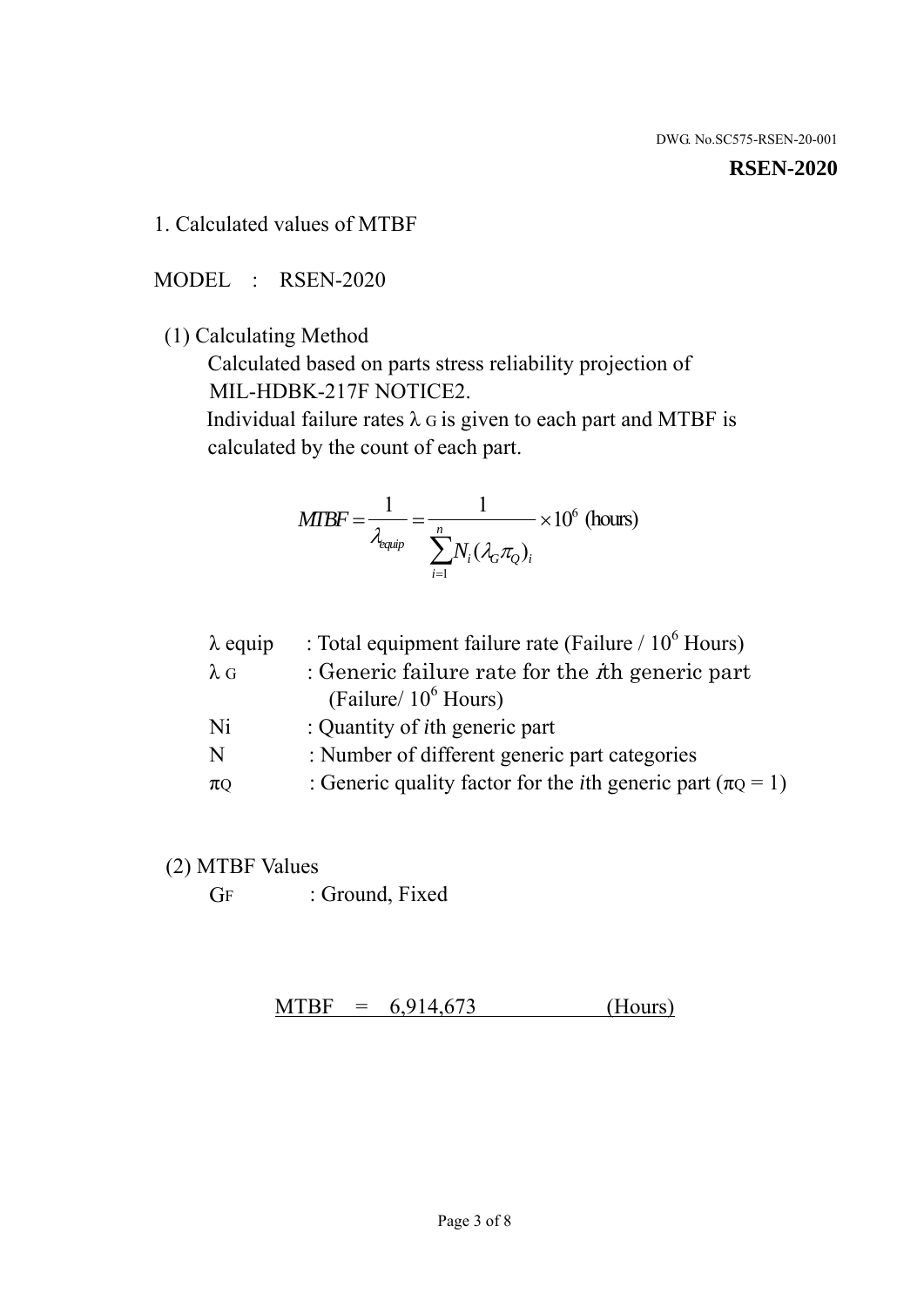### **RSEN-2020**

2. Vibration Test

## MODEL : RSEN-2020 (Representation Product : RSEN-2030)

- (1) Vibration Test Class Frequency Variable Endurance Test
- (2) Equipment Used Controller VS-1000-6, Vibrator 905-FN ( IMV CORP.)
- (3) The Number of D.U.T. (Device Under Test) 5 units
- (4) Test Condition
	- · Frequency : 10~55Hz
	- · Amplitude : 1.5mm, Sweep for 1 min.
	- · Dimension and times : X, Y and Z directions for 2 hours each.

## (5) Test Method

Fix the D.U.T. on the fitting-stage

# (6) Test Results

PASS

## Typical Sample Data

| . .                           |                                                         |           |                     |                     |
|-------------------------------|---------------------------------------------------------|-----------|---------------------|---------------------|
| Check item                    | Spec.                                                   |           | <b>Before Test</b>  | After Test          |
|                               | Differential Mode: 25dBmin.                             | $0.4$ MHz | 39.72               | 40.02               |
|                               |                                                         | 30 MHz    | 58.84               | 55.92               |
| Attenuation (dB)              | Common Mode: 25dBmin.                                   | 2 MHz     | 36.32               | 36.44               |
|                               |                                                         | 30 MHz    | 38.26               | 38.08               |
| Leakage Current (mA)          | Line1<br>$1mA$ max. $(250V, 60Hz)$<br>Line <sub>2</sub> |           | 0.42                | 0.41                |
|                               |                                                         |           | 0.43                | 0.42                |
| DC Resistance $(m\Omega)$     | 6m $\Omega$ max.                                        |           | 3.84                | 3.72                |
| <b>Test Voltage</b>           | $L-L: 1768Vdc$ 60s.                                     |           | OK                  | OK.                 |
|                               | $L-E$ : 2500Vac 60s.                                    |           |                     |                     |
| Isolation Resistance ( $MQ$ ) | $100M \Omega$ min. (500Vdc 60s)                         |           | $4.1 \times 10^{6}$ | $4.3 \times 10^{6}$ |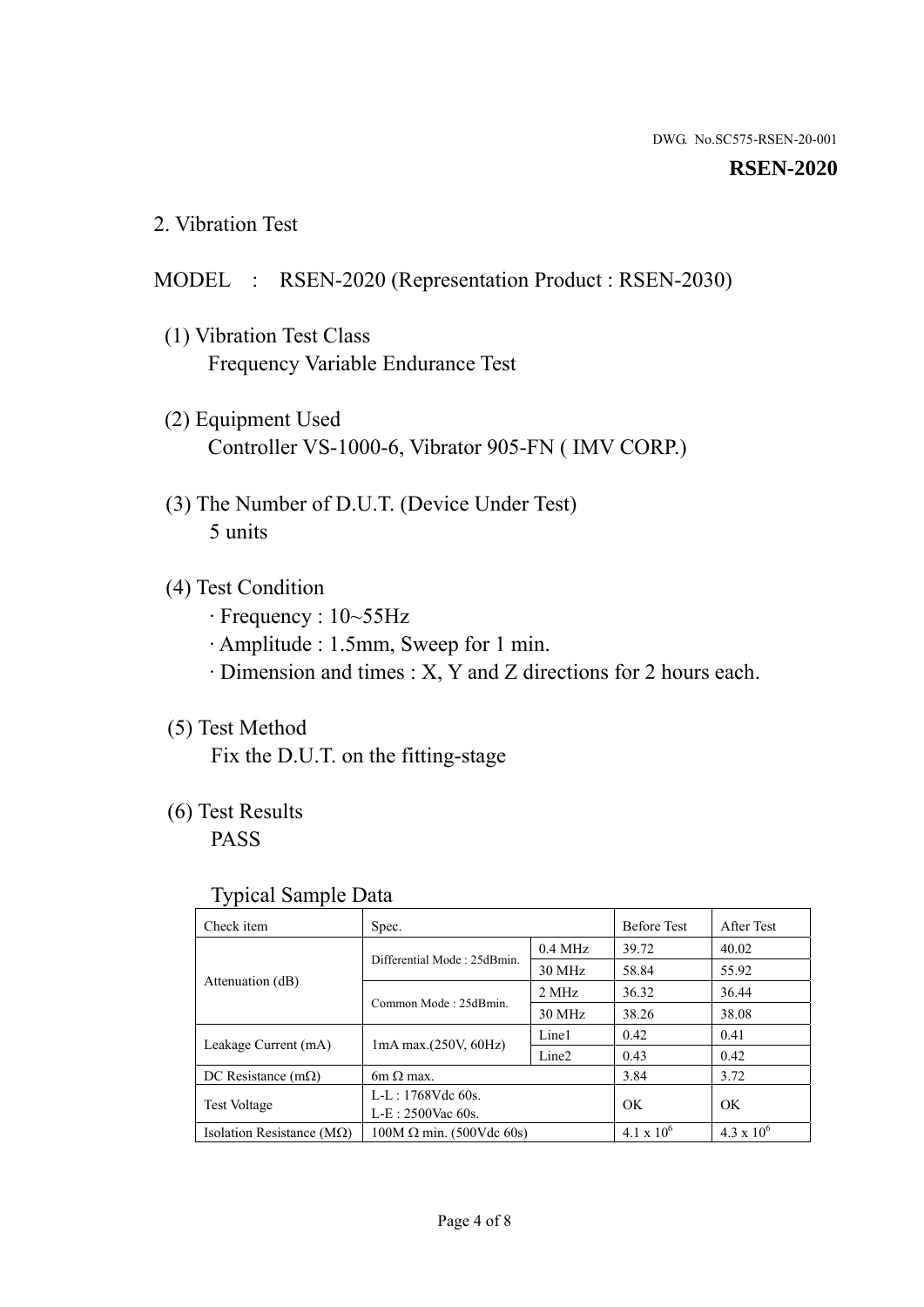3. Heat Cycle Test

## MODEL : RSEN-2020 (Representation Product : RSEN-2030)

- (1) Equipment Used TEMPERATURE CHAMBER TSA-71H-W (ESPEC CORP.)
- (2) The Number of D.U.T. (Device Under Test) 5 units
- (3) Test Conditions
	- · Ambient Temperature : -25~+85°C · Test Cycles : 100cycles



(4) Test Method

 Before the test check if there is no abnormal characteristics and put the D.U.T. in the testing chamber. Then test it in the above cycles, After the test is completed leave it for 1 hour at room temperature and check it if there is no abnormal each characteristics.

(5) Test Results

PASS

| <b>Typical Sample Data</b> |  |  |
|----------------------------|--|--|
|----------------------------|--|--|

| Check item                    | Spec.                                                   |           | <b>Before Test</b> | After Test        |
|-------------------------------|---------------------------------------------------------|-----------|--------------------|-------------------|
|                               |                                                         | $0.4$ MHz | 40.06              | 40.06             |
|                               | Differential Mode: 25dBmin.                             | 30 MHz    | 55.64              | 57.12             |
| Attenuation (dB)              | Common Mode: 25dBmin.                                   | 2 MHz     | 35.40              | 36.74             |
|                               |                                                         | 30 MHz    | 37.70              | 37.36             |
|                               | Line1<br>$1mA$ max. $(250V, 60Hz)$<br>Line <sub>2</sub> |           | 0.41               | 0.49              |
| Leakage Current (mA)          |                                                         |           | 0.42               | 0.48              |
| DC Resistance $(m\Omega)$     | $6m \Omega$ max.                                        |           | 3.48               | 3.22              |
|                               | L-L: $1768V$ de $60s$ .                                 |           | OK                 | OK                |
| <b>Test Voltage</b>           | $L-E: 2500$ Vac 60s.                                    |           |                    |                   |
| Isolation Resistance ( $MQ$ ) | $100M \Omega$ min. (500Vdc 60s)                         |           | $9.5 \times 10^5$  | $9.4 \times 10^5$ |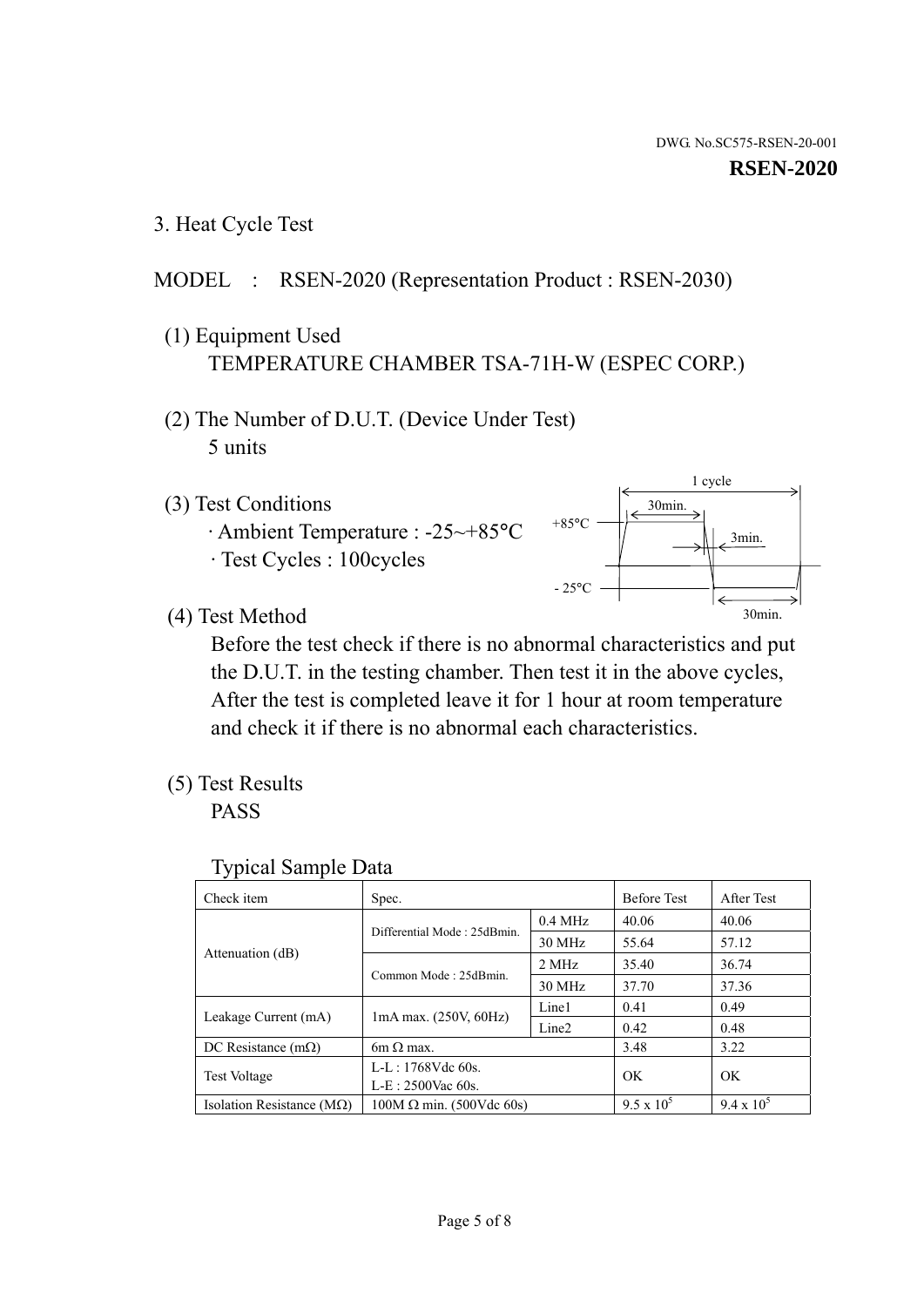4. Humidity Test

## MODEL : RSEN-2020 (Representation Product : RSEN-2030)

- (1) Equipment Used TEMP. & HUMID. CHAMBER PR-4KT (ESPEC CORP.)
- (2) The Number of D.U.T. (Device Under Test) 5 units

## (3) Test Conditions

- · Ambient Temperature : +40°C
- · Test Time : 500 hours
- · Ambient Humidity : 90~95% RH No Dewdrop

## (4) Test Method

 Before the test check if there is no abnormal characteristics and put the D.U.T. in the testing chamber. Then test it in the above conditions. After the test is completed leave it for 1 hour at room temperature and check it if there is no abnormal each characteristics.

## (5) Test Results

PASS

| . .                                |                                 |                   |                     |                     |
|------------------------------------|---------------------------------|-------------------|---------------------|---------------------|
| Check item                         | Spec.                           |                   | <b>Before Test</b>  | After Test          |
|                                    | Differential Mode: 25dBmin.     | $0.4$ MHz         | 40.92               | 39.42               |
|                                    |                                 | 30 MHz            | 57.38               | 55.62               |
| Attenuation (dB)                   | Common Mode: 25dBmin.           | 2 MHz             | 36.16               | 36.22               |
|                                    |                                 | 30 MHz            | 37.34               | 37.92               |
| Leakage Current (mA)               | $1mA$ max. $(250V, 60Hz)$       | Line1             | 0.42                | 0.41                |
|                                    |                                 | Line <sub>2</sub> | 0.42                | 0.43                |
| DC Resistance $(m\Omega)$          | 6m $\Omega$ max.                |                   | 3.62                | 3.58                |
| <b>Test Voltage</b>                | $L-L: 1768Vdc$ 60s.             |                   | OK                  | OK                  |
|                                    | $L-E: 2500$ Vac 60s.            |                   |                     |                     |
| Isolation Resistance ( $M\Omega$ ) | $100M \Omega$ min. (500Vdc 60s) |                   | $3.6 \times 10^{6}$ | $4.5 \times 10^{6}$ |

### Typical Sample Data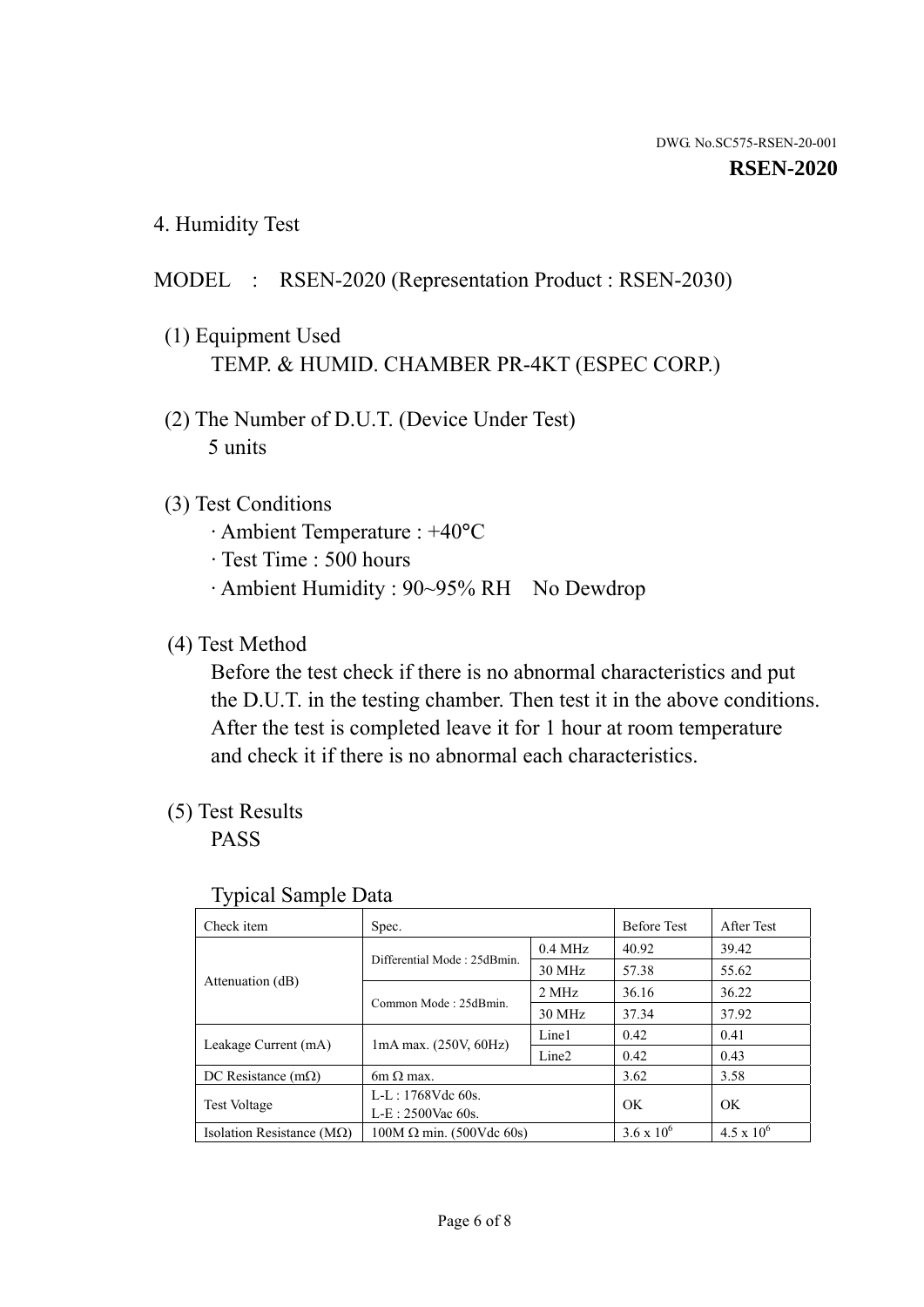5. High Temperature Resistance Test

## MODEL : RSEN-2020 (Representation Product : RSEN-2060)

- (1) Equipment Used TEMPERATURE CHAMBER PHH-300 ( ESPEC CORP.)
- (2) The Number of D.U.T. (Device Under Test) 5 units
- (3) Test Conditions
	- · Ambient Temperature : +55°C
	- · Test Time : 500 hours
	- · Operating : DC 60A
- (4) Test Method

 Before the test check if there is no abnormal characteristics and put the D.U.T. in the testing chamber. Then test it in the above conditions. After the test is completed leave it for 1 hour at room temperature and check it if there is no abnormal each characteristics.

(5) Test Results

PASS

| J 1                                |                                                                                 |           |                     |                     |
|------------------------------------|---------------------------------------------------------------------------------|-----------|---------------------|---------------------|
| Check item                         | Spec.                                                                           |           | <b>Before Test</b>  | After Test          |
|                                    | Differential Mode: 25dBmin.                                                     | $0.2$ MHz | 57.86               | 58.52               |
|                                    |                                                                                 | 30 MHz    | 52.04               | 51.94               |
| Attenuation (dB)                   | Common Mode: 25dBmin.                                                           | 2 MHz     | 35.90               | 36.04               |
|                                    |                                                                                 | 30 MHz    | 26.60               | 27.62               |
|                                    | Line1<br>$1mA$ max. $(250V, 60Hz)$<br>Leakage Current (mA)<br>Line <sub>2</sub> |           | 0.45                | 0.46                |
|                                    |                                                                                 |           | 0.46                | 0.46                |
| DC Resistance $(m\Omega)$          | $3m \Omega$ max.                                                                |           | 2.22                | 2.24                |
|                                    | $L-L: 1768Vdc$ 60s.                                                             |           | OK                  | OK                  |
|                                    | <b>Test Voltage</b><br>$L-E$ : 2500Vac 60s.                                     |           |                     |                     |
| Isolation Resistance ( $M\Omega$ ) | $100M \Omega$ min. (500Vdc 60s)                                                 |           | $4.1 \times 10^{6}$ | $4.6 \times 10^{6}$ |

## Typical Sample Data